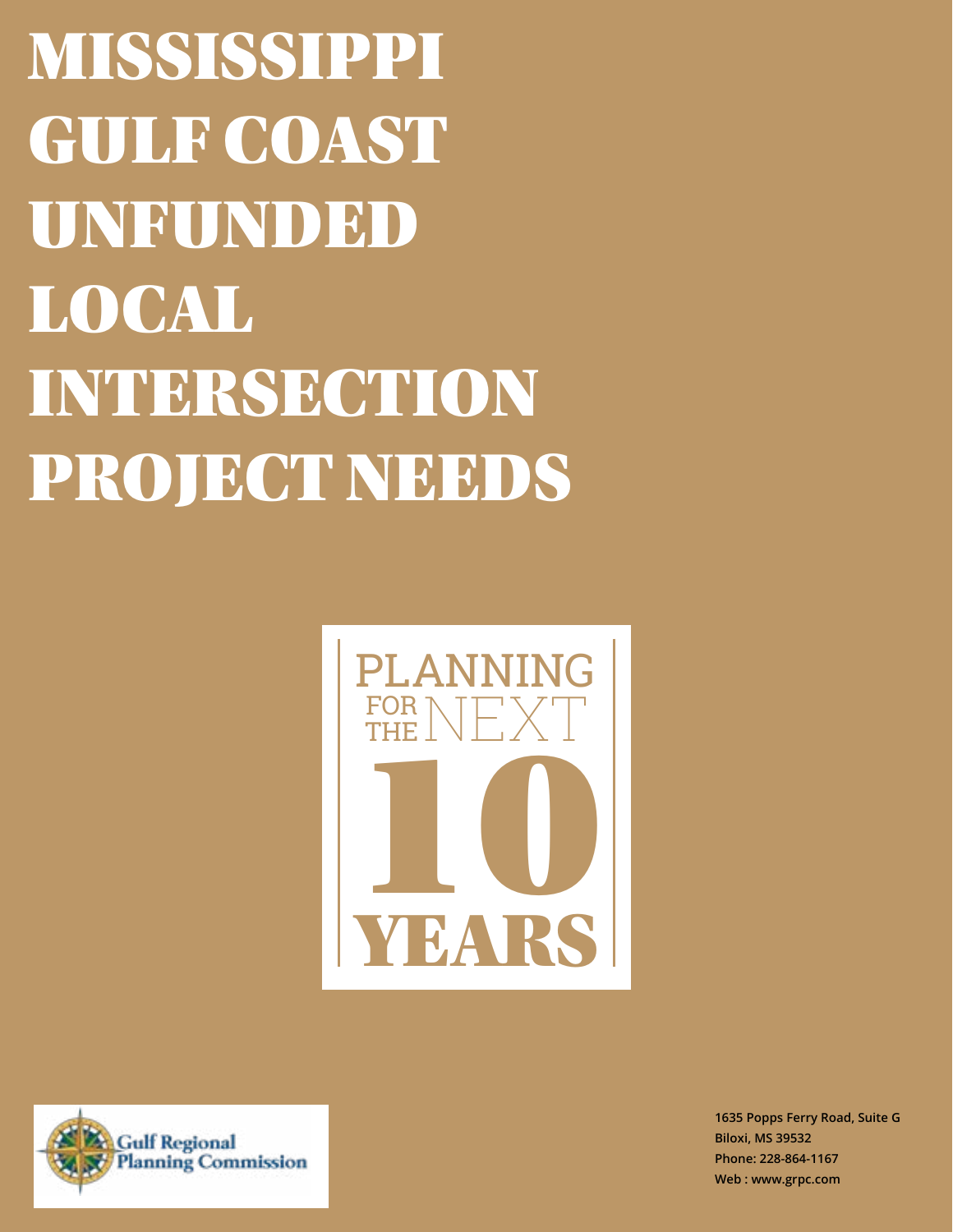## **Intersection Projects - Capacity**

Traffic on Chicot Street is reaching its intended capacity (V/C= .87). Turn lanes at this intersection or a center turn lane to US 90 would help improve traffic flow. In 2017 there was a bicycle crash on this road.

|                           | <b>Chicot Street</b><br>at Nathan Hale Boulevard |                 |
|---------------------------|--------------------------------------------------|-----------------|
| Agency                    | <b>Entering Volume</b>                           | Crash Rate      |
| <b>City of Pascagoula</b> | 16,800 ADT                                       | .82 per million |

This list includes local intersection projects identified by GRPC congestion management planning. Roadways with volume to capacity ratios that are over .85 but under 1.0 may benefit from intersection improvement projects that add turn lanes, lengthen turn lane storage, improve the geometry of the intersection, or consider a roundabout. The addition of left turn lanes typically increase a roadway's capacity by 20 percent. Intersection improvement projects cost about \$900,000.

This section of Pass Road would benefit from a center turn lane or left turn lanes at this intersection. Between 2017 and 2019 there was one vehicle crash with injury.

|                         | <b>Pass Road</b><br>at Jody Nelson Drive |            |
|-------------------------|------------------------------------------|------------|
| Agency                  | <b>Entering Volume</b>                   | Crash Rate |
| <b>City of Gulfport</b> | no data                                  | no data    |
| $\sim$ $\sim$           |                                          |            |

The section of Pass Road between Hewes Avenue and Washington Avenue would benefit from a center turn lane or left turn lanes at this intersection.

|                         | <b>Pass Road</b><br>at Washington Avenue |                 |
|-------------------------|------------------------------------------|-----------------|
| Agency                  | <b>Entering Volume</b>                   | Crash Rate      |
| <b>City of Gulfport</b> | 24.450 ADT                               | .90 per million |

|                                                                                                                                         | <b>Canal Road</b><br>at Landon Road |                 |
|-----------------------------------------------------------------------------------------------------------------------------------------|-------------------------------------|-----------------|
| Agency                                                                                                                                  | <b>Entering Volume</b>              | Crash Rate      |
| <b>Harrison County</b>                                                                                                                  | 15,100 ADT                          | .73 per million |
| This intersection needs to be improved due to increasing traffic on<br>Canal Dood and London Dood, Retween 2017 and 2010 there were two |                                     |                 |

Canal Road and Landon Road. Between 2017 and 2019 there were two vehicle crashes with injury.





| hicot Street<br>ıan Hale Boulevard |                             |  |
|------------------------------------|-----------------------------|--|
| tering Volume                      | <b>Crash Rate</b>           |  |
| 16,800 ADT                         | .82 per million             |  |
| .                                  | $\sim$ $\sim$ $\sim$ $\sim$ |  |



Orange Grove Road has traffic that is approaching the intended capacity of a two-lane road with no turn lanes. The installation of left turn lanes would help traffic flow at this intersection.

|                        | <b>Canal Road</b><br>at Orange Grove Road |                   |
|------------------------|-------------------------------------------|-------------------|
| Agency                 | <b>Entering Volume</b>                    | <b>Crash Rate</b> |
| <b>Harrison County</b> | 14,400 ADT                                | .19 per million   |

A left turn lane should be installed on Klondyke Road on the southbound leg of this intersection.

|                                                              | <b>Klondyke Road</b><br>at Cleveland Avenue |                   |
|--------------------------------------------------------------|---------------------------------------------|-------------------|
| Agency                                                       | <b>Entering Volume</b>                      | <b>Crash Rate</b> |
| <b>City of Long Beach</b>                                    | 8,700 ADT                                   | 1.26 per million  |
| A left turn lane should he installed on Klondyke Road on the |                                             |                   |

There is a very high crash rate at this intersection. Almost half of the crashes are angle or left turn. This intersection should have left turn lanes installed on all approaches or a roundabout should be considered.

| <b>Three Rivers Road</b><br>at Oneal Road |                        |                  |
|-------------------------------------------|------------------------|------------------|
| Agency                                    | <b>Entering Volume</b> | Crash Rate       |
| <b>City of Gulfport</b>                   | 17,250 ADT             | 1.75 per million |

Between 2017 and 2019 there was one vehicle crash with injury. Turn lanes should be added on Government Street at this intersection for vehicles turning onto Halstead Road.

| <b>Government Street</b><br>at Halstead Road |                        |                 |
|----------------------------------------------|------------------------|-----------------|
| Agency                                       | <b>Entering Volume</b> | Crash Rate      |
| <b>City of Ocean Springs</b>                 | 11.750 ADT             | .93 per million |

Left turn lanes should be installed on Old Pass Road at this intersection.

|                         | <b>Broad Avenue</b><br>at Old Pass Road |                   |
|-------------------------|-----------------------------------------|-------------------|
| Agency                  | <b>Entering Volume</b>                  | <b>Crash Rate</b> |
| <b>City of Gulfport</b> | 14,250 ADT                              | 1.15 per million  |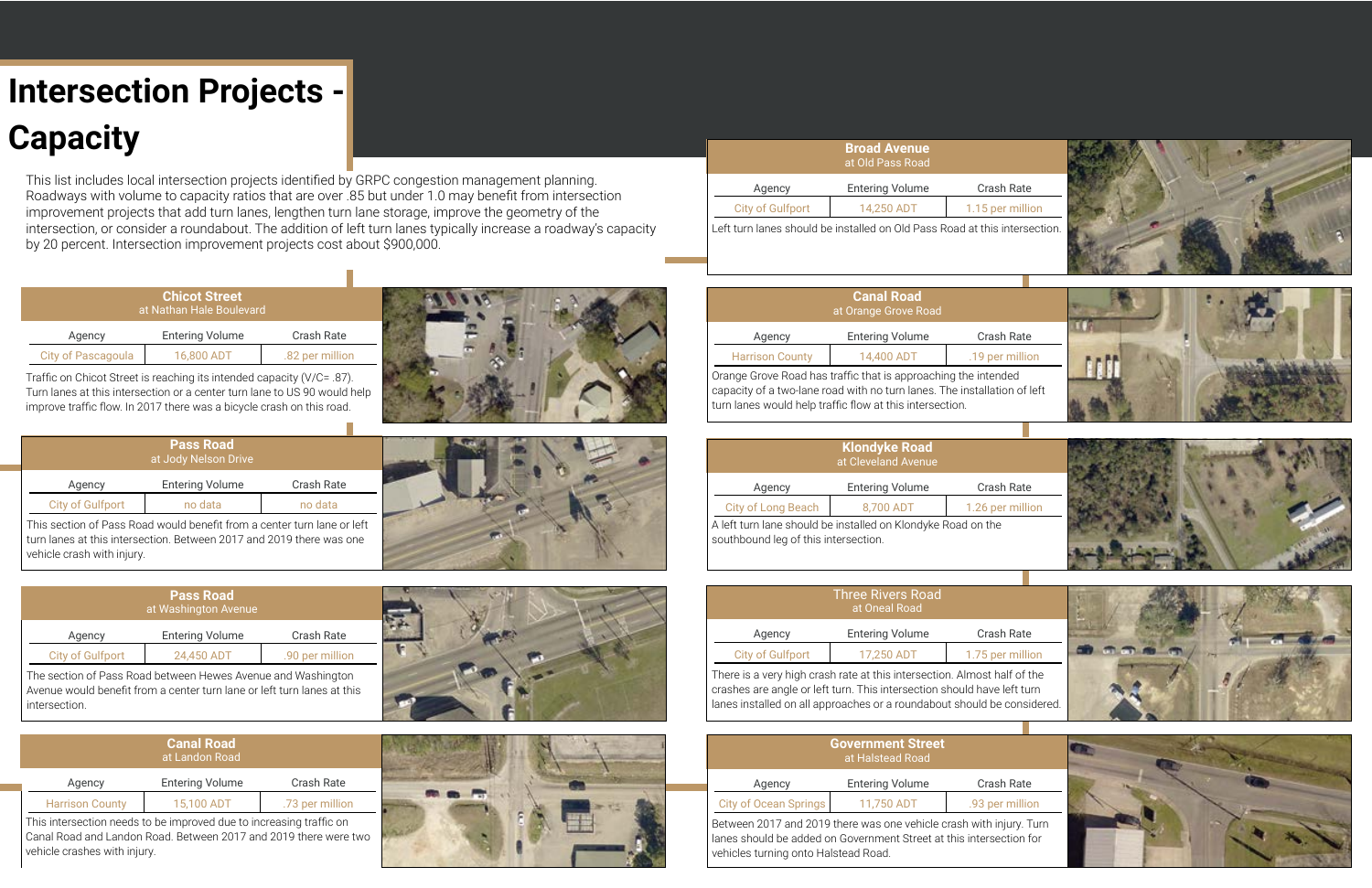# **Intersection Projects - Safety**

This intersection averages 7 crashes per year with 58% of the crashes being angle or left turn crashes.



|                            | <b>Diamondhead Drive</b><br>at West Aloha Drive |                  |
|----------------------------|-------------------------------------------------|------------------|
| Agency                     | <b>Entering Volume</b>                          | Crash Rate       |
| <b>City of Diamondhead</b> | 11,800 ADT                                      | 1.67 per million |

This list includes local road intersection projects identified by GRPC safety management planning. These intersections have crash rates over 1.5 per million vehicles and at least 5 crashes per year. Although there are many intersections on state routes with high crash rates, they are not included here. These intersections would benefit from a roadway safety audit to identify what elements of the road may present a safety concern and what opportunities exist to eliminate or mitigate identified safety concerns. Crash data from 2017, 2018, and 2019 was analyzed for this report.

|                                                                        |                           | <b>Cleveland Avenue</b><br>at Railroad Street |            |
|------------------------------------------------------------------------|---------------------------|-----------------------------------------------|------------|
|                                                                        | Agency                    | <b>Entering Volume</b>                        | Crash Rate |
|                                                                        | <b>City of Long Beach</b> | 2.14 per million                              |            |
| This intersection averages 10 crashes per year with 68% of the crashes |                           |                                               |            |

being angle or left turn crashes.

This intersection averages 8 crashes per year with 46% of the crashes being angle or left turn and 42% are rear end crashes.

| <b>Broad Avenue</b><br>at Railroad Street |                  |
|-------------------------------------------|------------------|
| <b>Entering Volume</b>                    | Crash Rate       |
| 11,600 ADT                                | 1.89 per million |
|                                           |                  |

|                         | <b>42nd Avenue</b><br>at Railroad Street                               |                  |  |
|-------------------------|------------------------------------------------------------------------|------------------|--|
| Agency                  | <b>Entering Volume</b>                                                 | Crash Rate       |  |
| <b>City of Gulfport</b> | 6,650 ADT                                                              | 2.97 per million |  |
| being angle crashes.    | This intersection averages 7 crashes per year with 100% of the crashes |                  |  |



|                                                                                                                                                                                                                 | <b>15th Street</b><br>at 33rd Avenue              |                   |  |
|-----------------------------------------------------------------------------------------------------------------------------------------------------------------------------------------------------------------|---------------------------------------------------|-------------------|--|
| Agency                                                                                                                                                                                                          | <b>Entering Volume</b>                            | Crash Rate        |  |
| <b>City of Gulfport</b>                                                                                                                                                                                         | 12,400 ADT                                        | 1.5 per million   |  |
| This intersection averages 7 crashes per year with 63% of the crashes<br>being angle or left turn crashes. Consider single lane roundabout<br>because traffic on major road and minor road is below 10,000 ADT. |                                                   |                   |  |
|                                                                                                                                                                                                                 | <b>30th Avenue</b><br>at 15th Street              |                   |  |
| Agency                                                                                                                                                                                                          | <b>Entering Volume</b>                            | Crash Rate        |  |
| <b>City of Gulfport</b>                                                                                                                                                                                         | 14,650 ADT                                        | 1.57 per million  |  |
| This intersection averages 8 crashes per year with 74% of the crashes<br>being angle crashes.                                                                                                                   |                                                   |                   |  |
|                                                                                                                                                                                                                 | <b>Three Rivers Road</b>                          |                   |  |
|                                                                                                                                                                                                                 | at Creosote Road                                  |                   |  |
| Agency                                                                                                                                                                                                          | <b>Entering Volume</b>                            | <b>Crash Rate</b> |  |
| <b>City of Gulfport</b>                                                                                                                                                                                         | 27,250 ADT                                        | 1.83 per million  |  |
| This intersection averages 18 crashes per year with 57% of the crashes<br>being rear end crashes.                                                                                                               |                                                   |                   |  |
|                                                                                                                                                                                                                 |                                                   |                   |  |
|                                                                                                                                                                                                                 | <b>Three Rivers Road</b><br>at Crossroads Parkway |                   |  |
| Agency                                                                                                                                                                                                          | <b>Entering Volume</b>                            | Crash Rate        |  |
| <b>City of Gulfport</b>                                                                                                                                                                                         | 29,500 ADT                                        | 1.73 per million  |  |
| This intersection averages 19 crashes per year with 67% of the crashes<br>being rear end crashes.                                                                                                               |                                                   |                   |  |
|                                                                                                                                                                                                                 | <b>Three Rivers Road</b>                          |                   |  |
|                                                                                                                                                                                                                 | at O'Neal Road                                    |                   |  |
| Agency                                                                                                                                                                                                          | <b>Entering Volume</b>                            | Crash Rate        |  |
| <b>City of Gulfport</b>                                                                                                                                                                                         | 17,250 ADT                                        | 1.68 per million  |  |
| This intersection averages 11 crashes per year with 43% rear end and<br>45% angle or left turn crashes.                                                                                                         |                                                   |                   |  |

|                                                                                                                                                                                                                 | <b>15th Street</b><br>at 33rd Avenue              |                   |  |
|-----------------------------------------------------------------------------------------------------------------------------------------------------------------------------------------------------------------|---------------------------------------------------|-------------------|--|
| Agency                                                                                                                                                                                                          | <b>Entering Volume</b>                            | <b>Crash Rate</b> |  |
| <b>City of Gulfport</b>                                                                                                                                                                                         | 12,400 ADT                                        | 1.5 per million   |  |
| This intersection averages 7 crashes per year with 63% of the crashes<br>being angle or left turn crashes. Consider single lane roundabout<br>because traffic on major road and minor road is below 10,000 ADT. |                                                   |                   |  |
|                                                                                                                                                                                                                 | <b>30th Avenue</b><br>at 15th Street              |                   |  |
| Agency                                                                                                                                                                                                          | <b>Entering Volume</b>                            | Crash Rate        |  |
| <b>City of Gulfport</b>                                                                                                                                                                                         | 14,650 ADT                                        | 1.57 per million  |  |
| This intersection averages 8 crashes per year with 74% of the crashes<br>being angle crashes.                                                                                                                   |                                                   |                   |  |
|                                                                                                                                                                                                                 |                                                   |                   |  |
|                                                                                                                                                                                                                 | <b>Three Rivers Road</b><br>at Creosote Road      |                   |  |
| Agency                                                                                                                                                                                                          | <b>Entering Volume</b>                            | <b>Crash Rate</b> |  |
| <b>City of Gulfport</b>                                                                                                                                                                                         | 27,250 ADT                                        | 1.83 per million  |  |
| This intersection averages 18 crashes per year with 57% of the crashes<br>being rear end crashes.                                                                                                               |                                                   |                   |  |
|                                                                                                                                                                                                                 |                                                   |                   |  |
|                                                                                                                                                                                                                 | <b>Three Rivers Road</b><br>at Crossroads Parkway |                   |  |
| Agency                                                                                                                                                                                                          | <b>Entering Volume</b>                            | <b>Crash Rate</b> |  |
| <b>City of Gulfport</b>                                                                                                                                                                                         | 29,500 ADT                                        | 1.73 per million  |  |
| This intersection averages 19 crashes per year with 67% of the crashes<br>being rear end crashes.                                                                                                               |                                                   |                   |  |
|                                                                                                                                                                                                                 | <b>Three Rivers Road</b>                          |                   |  |
|                                                                                                                                                                                                                 | at O'Neal Road                                    |                   |  |
| Agency                                                                                                                                                                                                          | <b>Entering Volume</b>                            | Crash Rate        |  |
| <b>City of Gulfport</b>                                                                                                                                                                                         | 17,250 ADT                                        | 1.68 per million  |  |
| This intersection averages 11 crashes per year with 43% rear end and<br>45% angle or left turn crashes.                                                                                                         |                                                   |                   |  |

|                                                                                                                                                                                                                 | <b>15th Street</b><br>at 33rd Avenue              |                   |  |
|-----------------------------------------------------------------------------------------------------------------------------------------------------------------------------------------------------------------|---------------------------------------------------|-------------------|--|
| Agency                                                                                                                                                                                                          | <b>Entering Volume</b>                            | Crash Rate        |  |
| <b>City of Gulfport</b>                                                                                                                                                                                         | 12,400 ADT                                        | 1.5 per million   |  |
| This intersection averages 7 crashes per year with 63% of the crashes<br>being angle or left turn crashes. Consider single lane roundabout<br>because traffic on major road and minor road is below 10,000 ADT. |                                                   |                   |  |
|                                                                                                                                                                                                                 | <b>30th Avenue</b><br>at 15th Street              |                   |  |
| Agency                                                                                                                                                                                                          | <b>Entering Volume</b>                            | Crash Rate        |  |
| <b>City of Gulfport</b>                                                                                                                                                                                         | 14,650 ADT                                        | 1.57 per million  |  |
| This intersection averages 8 crashes per year with 74% of the crashes<br>being angle crashes.                                                                                                                   |                                                   |                   |  |
|                                                                                                                                                                                                                 | <b>Three Rivers Road</b><br>at Creosote Road      |                   |  |
| Agency                                                                                                                                                                                                          | <b>Entering Volume</b>                            | <b>Crash Rate</b> |  |
| <b>City of Gulfport</b>                                                                                                                                                                                         | 27,250 ADT                                        | 1.83 per million  |  |
| This intersection averages 18 crashes per year with 57% of the crashes<br>being rear end crashes.                                                                                                               |                                                   |                   |  |
|                                                                                                                                                                                                                 |                                                   |                   |  |
|                                                                                                                                                                                                                 | <b>Three Rivers Road</b><br>at Crossroads Parkway |                   |  |
| Agency                                                                                                                                                                                                          | <b>Entering Volume</b>                            | Crash Rate        |  |
| <b>City of Gulfport</b>                                                                                                                                                                                         | 29,500 ADT                                        | 1.73 per million  |  |
| This intersection averages 19 crashes per year with 67% of the crashes<br>being rear end crashes.                                                                                                               |                                                   |                   |  |
|                                                                                                                                                                                                                 | <b>Three Rivers Road</b>                          |                   |  |
|                                                                                                                                                                                                                 | at O'Neal Road                                    |                   |  |
| Agency                                                                                                                                                                                                          | <b>Entering Volume</b>                            | Crash Rate        |  |
| <b>City of Gulfport</b>                                                                                                                                                                                         | 17,250 ADT                                        | 1.68 per million  |  |
| This intersection averages 11 crashes per year with 43% rear end and<br>45% angle or left turn crashes.                                                                                                         |                                                   |                   |  |

|                                                                                                                                                                                                                 | <b>15th Street</b><br>at 33rd Avenue                                   |                   |
|-----------------------------------------------------------------------------------------------------------------------------------------------------------------------------------------------------------------|------------------------------------------------------------------------|-------------------|
| Agency                                                                                                                                                                                                          | <b>Entering Volume</b>                                                 | Crash Rate        |
| <b>City of Gulfport</b>                                                                                                                                                                                         | 12,400 ADT                                                             | 1.5 per million   |
| This intersection averages 7 crashes per year with 63% of the crashes<br>being angle or left turn crashes. Consider single lane roundabout<br>because traffic on major road and minor road is below 10,000 ADT. |                                                                        |                   |
|                                                                                                                                                                                                                 | <b>30th Avenue</b><br>at 15th Street                                   |                   |
| Agency                                                                                                                                                                                                          | <b>Entering Volume</b>                                                 | <b>Crash Rate</b> |
| <b>City of Gulfport</b>                                                                                                                                                                                         | 14,650 ADT                                                             | 1.57 per million  |
| This intersection averages 8 crashes per year with 74% of the crashes<br>being angle crashes.                                                                                                                   |                                                                        |                   |
|                                                                                                                                                                                                                 | <b>Three Rivers Road</b><br>at Creosote Road                           |                   |
| Agency                                                                                                                                                                                                          | <b>Entering Volume</b>                                                 | <b>Crash Rate</b> |
| <b>City of Gulfport</b>                                                                                                                                                                                         | 27,250 ADT                                                             | 1.83 per million  |
| being rear end crashes.                                                                                                                                                                                         | This intersection averages 18 crashes per year with 57% of the crashes |                   |
|                                                                                                                                                                                                                 | <b>Three Rivers Road</b>                                               |                   |
|                                                                                                                                                                                                                 | at Crossroads Parkway                                                  |                   |
| Agency                                                                                                                                                                                                          | <b>Entering Volume</b>                                                 | Crash Rate        |
| <b>City of Gulfport</b>                                                                                                                                                                                         | 29,500 ADT                                                             | 1.73 per million  |
| This intersection averages 19 crashes per year with 67% of the crashes<br>being rear end crashes.                                                                                                               |                                                                        |                   |
|                                                                                                                                                                                                                 | <b>Three Rivers Road</b><br>at O'Neal Road                             |                   |
| Agency                                                                                                                                                                                                          | <b>Entering Volume</b>                                                 | Crash Rate        |
| <b>City of Gulfport</b>                                                                                                                                                                                         | 17,250 ADT                                                             | 1.68 per million  |
| This intersection averages 11 crashes per year with 43% rear end and<br>45% angle or left turn crashes.                                                                                                         |                                                                        |                   |

|                               | <b>15th Street</b><br>at 33rd Avenue                                                                                                                                                                     |                   |  |  |
|-------------------------------|----------------------------------------------------------------------------------------------------------------------------------------------------------------------------------------------------------|-------------------|--|--|
| Agency                        | <b>Entering Volume</b>                                                                                                                                                                                   | Crash Rate        |  |  |
| <b>City of Gulfport</b>       | 12,400 ADT                                                                                                                                                                                               | 1.5 per million   |  |  |
|                               | is intersection averages 7 crashes per year with 63% of the crashes<br>ng angle or left turn crashes. Consider single lane roundabout<br>cause traffic on major road and minor road is below 10,000 ADT. |                   |  |  |
|                               | <b>30th Avenue</b><br>at 15th Street                                                                                                                                                                     |                   |  |  |
| Agency                        | <b>Entering Volume</b>                                                                                                                                                                                   | <b>Crash Rate</b> |  |  |
| <b>City of Gulfport</b>       | 14,650 ADT                                                                                                                                                                                               | 1.57 per million  |  |  |
| ng angle crashes.             | is intersection averages 8 crashes per year with 74% of the crashes                                                                                                                                      |                   |  |  |
|                               | <b>Three Rivers Road</b><br>at Creosote Road                                                                                                                                                             |                   |  |  |
| Agency                        | <b>Entering Volume</b>                                                                                                                                                                                   | Crash Rate        |  |  |
| <b>City of Gulfport</b>       | 27,250 ADT                                                                                                                                                                                               | 1.83 per million  |  |  |
| ng rear end crashes.          | is intersection averages 18 crashes per year with 57% of the crashes                                                                                                                                     |                   |  |  |
|                               | <b>Three Rivers Road</b><br>at Crossroads Parkway                                                                                                                                                        |                   |  |  |
| Agency                        | <b>Entering Volume</b>                                                                                                                                                                                   | <b>Crash Rate</b> |  |  |
| <b>City of Gulfport</b>       | 29,500 ADT                                                                                                                                                                                               | 1.73 per million  |  |  |
| ng rear end crashes.          | is intersection averages 19 crashes per year with 67% of the crashes                                                                                                                                     |                   |  |  |
|                               | <b>Three Rivers Road</b><br>at O'Neal Road                                                                                                                                                               |                   |  |  |
| Agency                        | <b>Entering Volume</b>                                                                                                                                                                                   | <b>Crash Rate</b> |  |  |
| <b>City of Gulfport</b>       | 17,250 ADT                                                                                                                                                                                               | 1.68 per million  |  |  |
| % angle or left turn crashes. | is intersection averages 11 crashes per year with 43% rear end and                                                                                                                                       |                   |  |  |